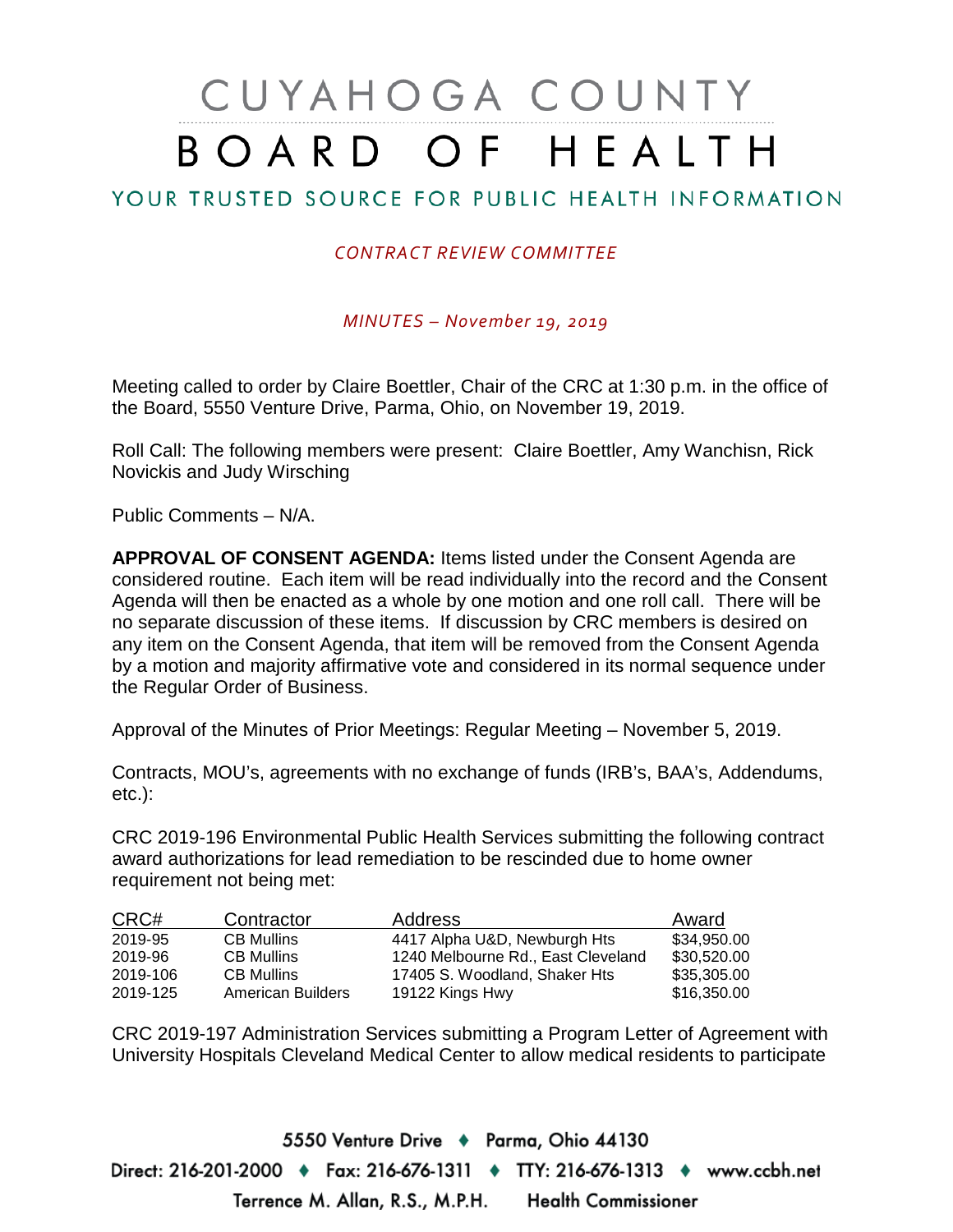in a learning experience at CCBH from July 1, 2019 through June 30, 2024. No Exchange of Funds.

CRC 2019-198 Administration Services submitting a contract with Broadview Chiropractic and Health Center from January 1, 2020 to December 31, 2022 to provide wellness services for CCBH employees. No Exchange of Funds.

It was moved by Judy Wirsching, seconded by Rick Novickis, that the consent agenda, including the minutes of the November 5, 2019 CRC meetings be approved.

The Secretary called the roll:

Ayes: Claire Boettler, Amy Wanchisn, Rick Novickis and Judy Wirsching

#### **CONTRACTS AND AWARDS:**

Tabled Items

None

New Items For Review

Bid/Quote Openings ≥ \$25,000.00

None

Bid/Quote Openings < \$25,000.00

Lead Program Bid Openings presented by: Stephanie McConoughey

It was moved by Rick Novickis, seconded by Claire Boettler that the following quote (CRC 2019-199) for 4626 E 93rd St. Up & Down, Garfield Heights, Ohio 44125 be accepted as the lowest and best, and that a contract be awarded to American Builders & Applicators in the amount of \$22,025.00. (ref. enclosed).

The Secretary called the roll:

Ayes: Claire Boettler, Amy Wanchisn, Rick Novickis and Judy Wirsching

It was moved by Judy Wirsching, seconded by Rick Novickis that the following quote (CRC 2019-200) for 2139-2141 Eldred Ave. Up & Down, Lakewood, Ohio 44107 be accepted as the lowest and best, and a contract be awarded to American Builders & Applicators in the amount of \$19,125.00 (ref. enclosed).

5550 Venture Drive + Parma, Ohio 44130 Direct: 216-201-2000 ♦ Fax: 216-676-1311 ♦ TTY: 216-676-1313 ♦ www.ccbh.net Terrence M. Allan, R.S., M.P.H. **Health Commissioner**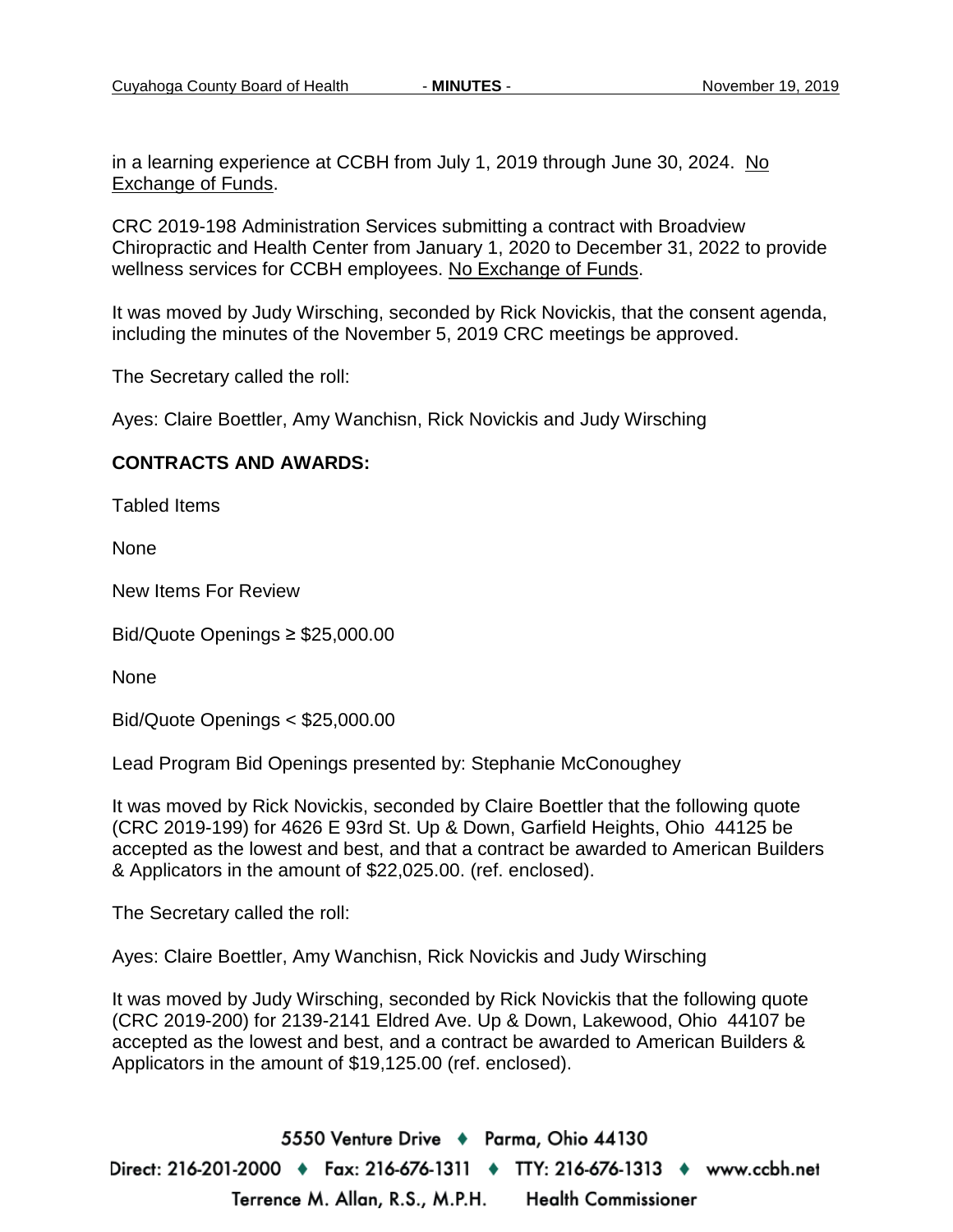The Secretary called the roll:

Ayes: Claire Boettler, Amy Wanchisn, Rick Novickis and Judy Wirsching

It was moved by Rick Novickis, seconded by Claire Boettler that the following quote (CRC 2019-201) for 4063 Linnell Rd., South Euclid, Ohio 44121 be accepted as the lowest and best, and a contract be awarded to American Builders & Applicators in the amount of \$12,410.00 (ref. enclosed).

The Secretary called the roll:

Ayes: Claire Boettler, Amy Wanchisn, Rick Novickis and Judy Wirsching

Expenditures: Contracts up to \$25,000.00

It was moved by Judy Wirsching, seconded by Rick Novickis that the contract (CRC 2019-202) with Education Service Center of Northeast Ohio (ESCNEO) under the Overdose Data to Action (OD2A) grant from September 1, 2019 through August 31, 2020 in the amount of \$17,865.00 be approved.

Presented by: Vince Caraffi

Purpose: To coordinate trainings for school districts that overlap with drug overdose hot spots.

Funding Source: 100% reimbursable through the Overdose Data to Action grant.

The Secretary called the roll:

Ayes: Claire Boettler, Amy Wanchisn, Rick Novickis and Judy Wirsching

It was moved by Rick Novickis, seconded by Claire Boettler that the addendums (CRC 2019-203) to the following contracts (2019-42) under the 2019/2020 HRSA Ryan White Part A Program grant from March 1, 2019 through February 29, 2020, pending approval by the Ryan White Part A Planning Council be approved:

|                                      | Amount to be paid |              |
|--------------------------------------|-------------------|--------------|
|                                      | to not to exceed: |              |
|                                      | From              | 1o           |
| AIDS Taskforce of Greater Cleveland  | \$177,965.00      | \$193,225.00 |
| <b>Mercy Regional Medical Center</b> | \$260,024.00      | \$280,481.00 |
| <b>Near West Side</b>                | \$31,268.00       | \$27,868.00  |
| <b>Signature Health</b>              | \$247,217.00      | \$262,828.00 |

Presented by: Claire Boettler

5550 Venture Drive + Parma, Ohio 44130 Direct: 216-201-2000 ♦ Fax: 216-676-1311 ♦ TTY: 216-676-1313 ♦ www.ccbh.net Terrence M. Allan, R.S., M.P.H. **Health Commissioner**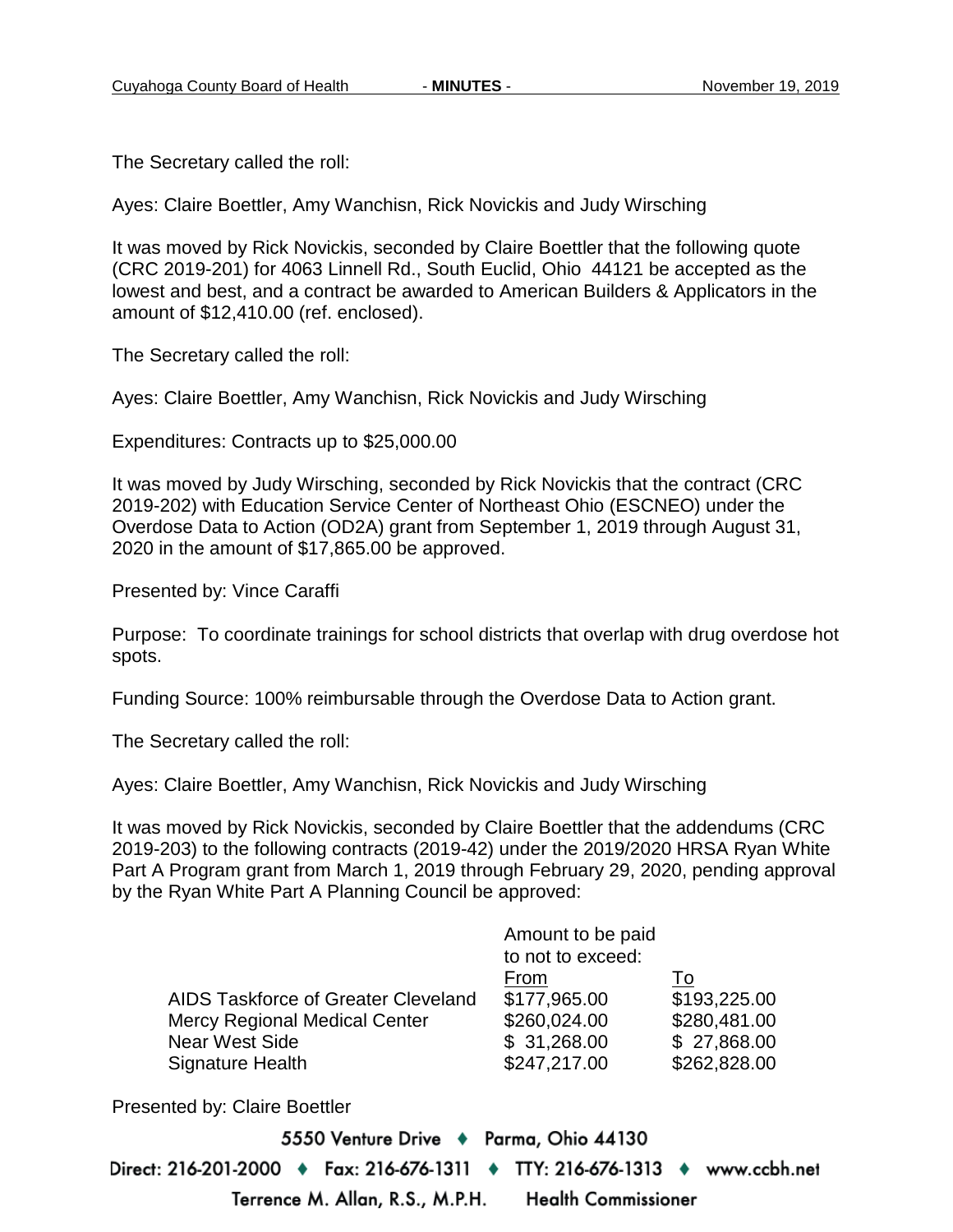Purpose: To provide services to low-income, uninsured and underinsured HIV positive persons.

Funding Source: 100% reimbursable through the FY2019 HRSA Ryan White grant.

The Secretary called the roll:

Ayes: Claire Boettler, Amy Wanchisn, Rick Novickis and Judy Wirsching

It was moved by Claire Boettler, seconded by Rick Novickis that the contract (CRC 2019-204) with LexisNexis from December 1, 2019 through November 30, 2023 in the amount of \$14,940.00 be approved.

Presented by: Judy Wirsching

Purpose: To provide research databases for use during legal research under a three year subscription with LexisNexis at a rate of \$415.00/month for 36 months.

Funding Source: 100% funded through CCBH General Revenue.

The Secretary called the roll:

Ayes: Claire Boettler, Amy Wanchisn, Rick Novickis and Judy Wirsching

It was moved by Rick Novickis, seconded by Claire Boettler that the contract (CRC 2019-205) with Cox Business from the date of installation through a thirty-six (36) month period in the amount of \$1,799.28 (additional emergency services not included) be approved.

Presented by: Judy Wirsching

Purpose: To provide internet access services under a three year contract with Cox Business at a rate of \$49.98/month for 36 months.

Funding Source: 100% funded through CCBH General Revenue.

The Secretary called the roll:

Ayes: Claire Boettler, Amy Wanchisn, Rick Novickis and Judy Wirsching

Revenue Generating Agreements up to \$25,000.00

None

5550 Venture Drive + Parma, Ohio 44130

Direct: 216-201-2000 ♦ Fax: 216-676-1311 ♦ TTY: 216-676-1313 ♦ www.ccbh.net Terrence M. Allan, R.S., M.P.H. Health Commissioner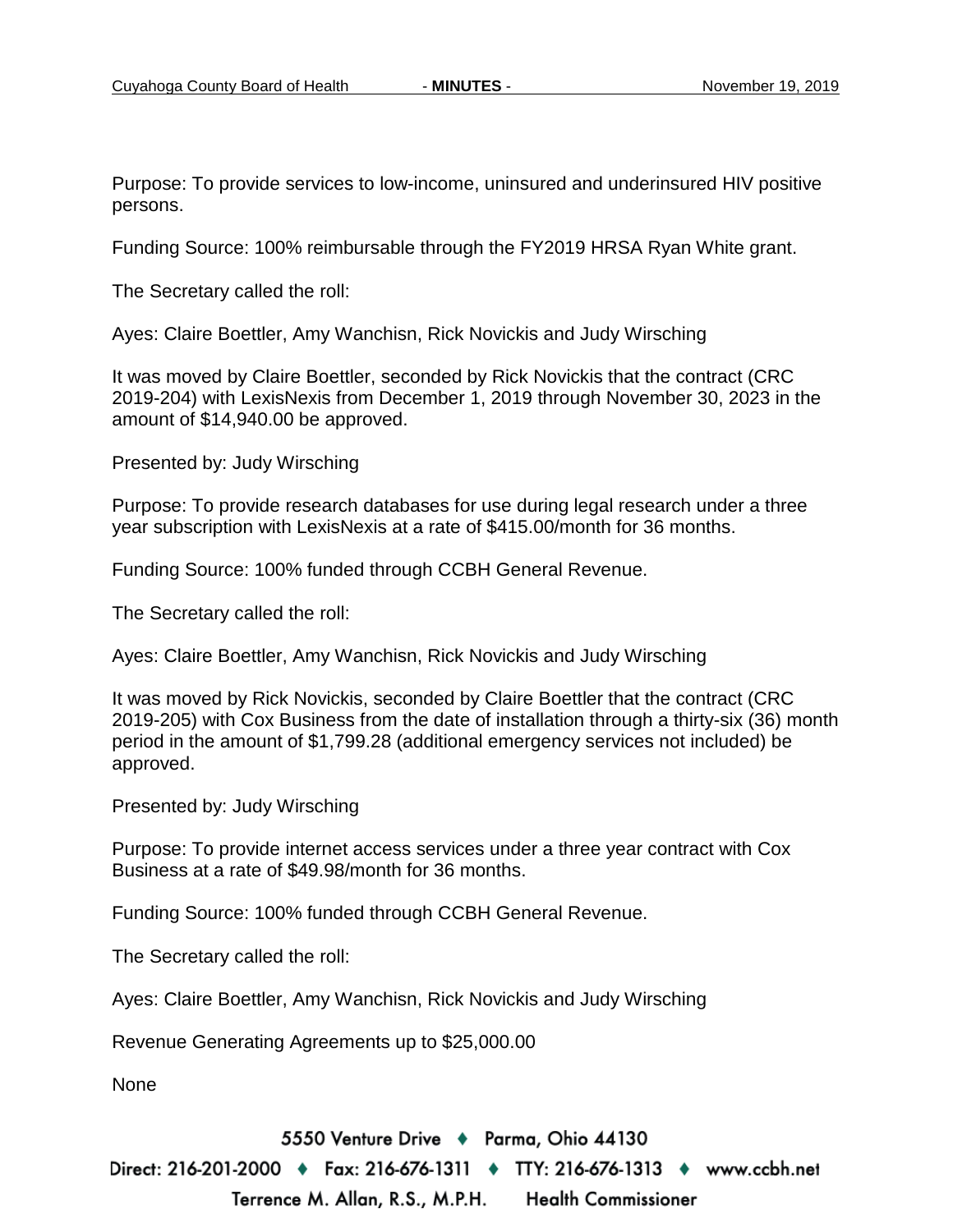**Contract Rescissions** 

None

Other Business.

Public Comment - N/A.

Thereupon, it was moved by Rick Novickis, seconded by Judy Wirsching, that the following Motion be adopted:

BE IT RESOLVED that the meeting be adjourned at 1:44 p.m.

The Secretary called the roll:

Ayes: Terry Allan, Claire Boettler, Amy Wanchisn, Rick Novickis and Judy Wirsching

 $MAP$ 

**Committee Chair** 

Clerk

5550 Venture Drive + Parma, Ohio 44130 Direct: 216-201-2000 + Fax: 216-676-1311 + TTY: 216-676-1313 + www.ccbh.net Terrence M. Allan, R.S., M.P.H. **Health Commissioner**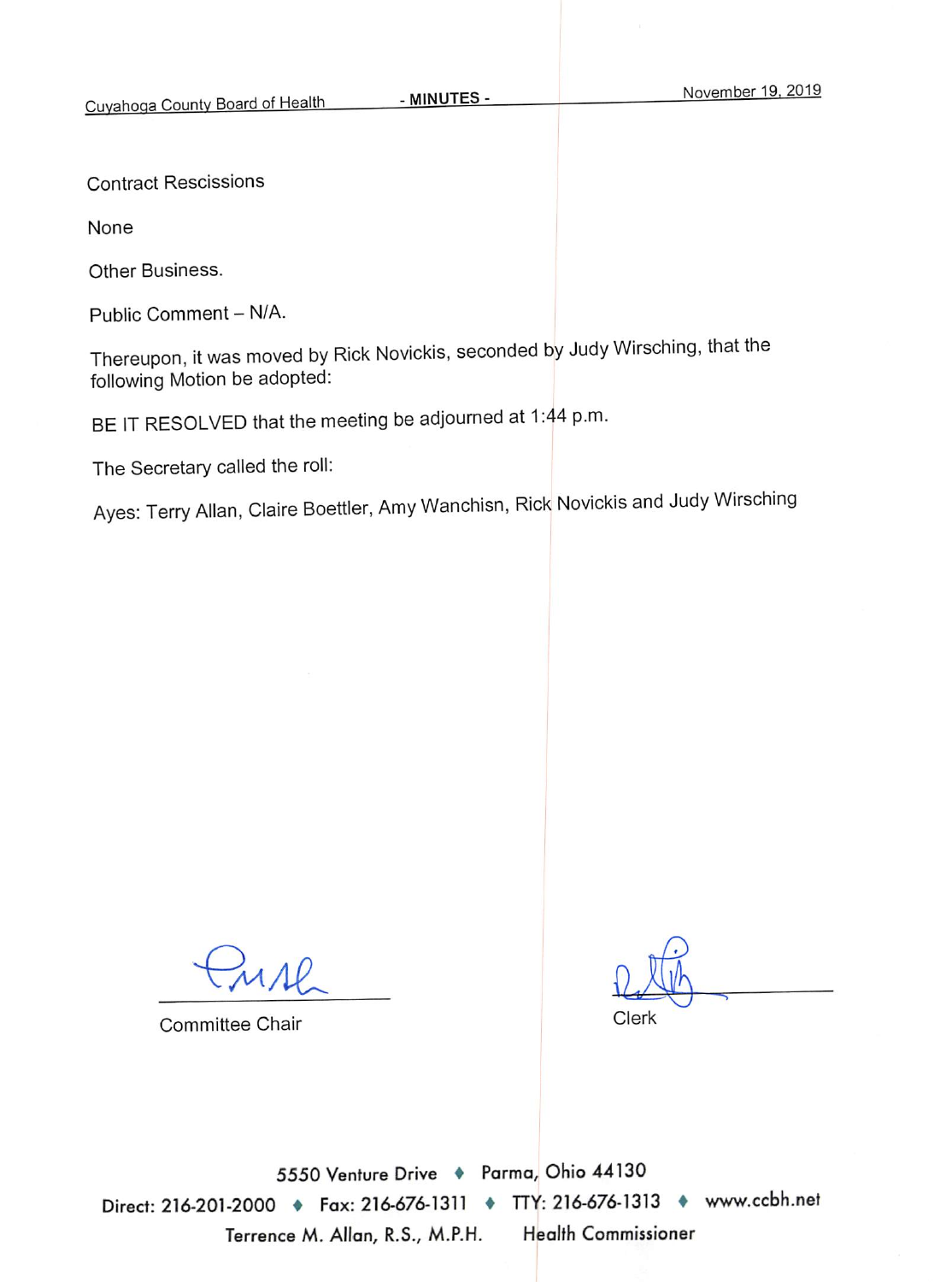# **CUYAHOGA COUNTY DISTRICT BOARD OF HEALTH**

## **QUOTE RESULTS**

#### **Project Address**

| Name:          | Debra Strazzanti                          |
|----------------|-------------------------------------------|
| Address:       | 4626 E.93rd St., Up & Down                |
|                | City, State, Zip: Garfield Hts., OH 44125 |
| <b>CRC No:</b> | CRC 2019-199                              |

**The following quotes were received and opened:**

| <b>NAME OF CONTRACTOR</b> | <b>QUOTE</b> | <b>LEAD</b>    | HН              | <b>MATCH</b> |
|---------------------------|--------------|----------------|-----------------|--------------|
| Allenbey                  | \$24,610     | \$21,220       | \$3,390         | \$3,220      |
| <b>American Builders</b>  | \$22,025     | \$19,600       | \$2,425         | \$1,600      |
| <b>CB Mullins</b>         | \$28,215     | \$25,240       | \$2,975         | \$7,240      |
| <b>GHS</b>                | \$27,450     | \$24,200       | \$2,750         | \$6,200      |
| <b>MCM</b>                | \$26,450     | \$23,100       | \$3,350         | \$5,100      |
| Paragon                   | \$24,119     | \$21,499       | \$2,620         | \$3,499      |
|                           |              |                |                 |              |
|                           |              |                |                 |              |
|                           |              |                |                 |              |
| <b>ESTIMATE:</b>          | \$26,100.00  | 22,750.00<br>S | 3,350.00<br>\$. |              |

**Recommended award:** American Builders & Applicators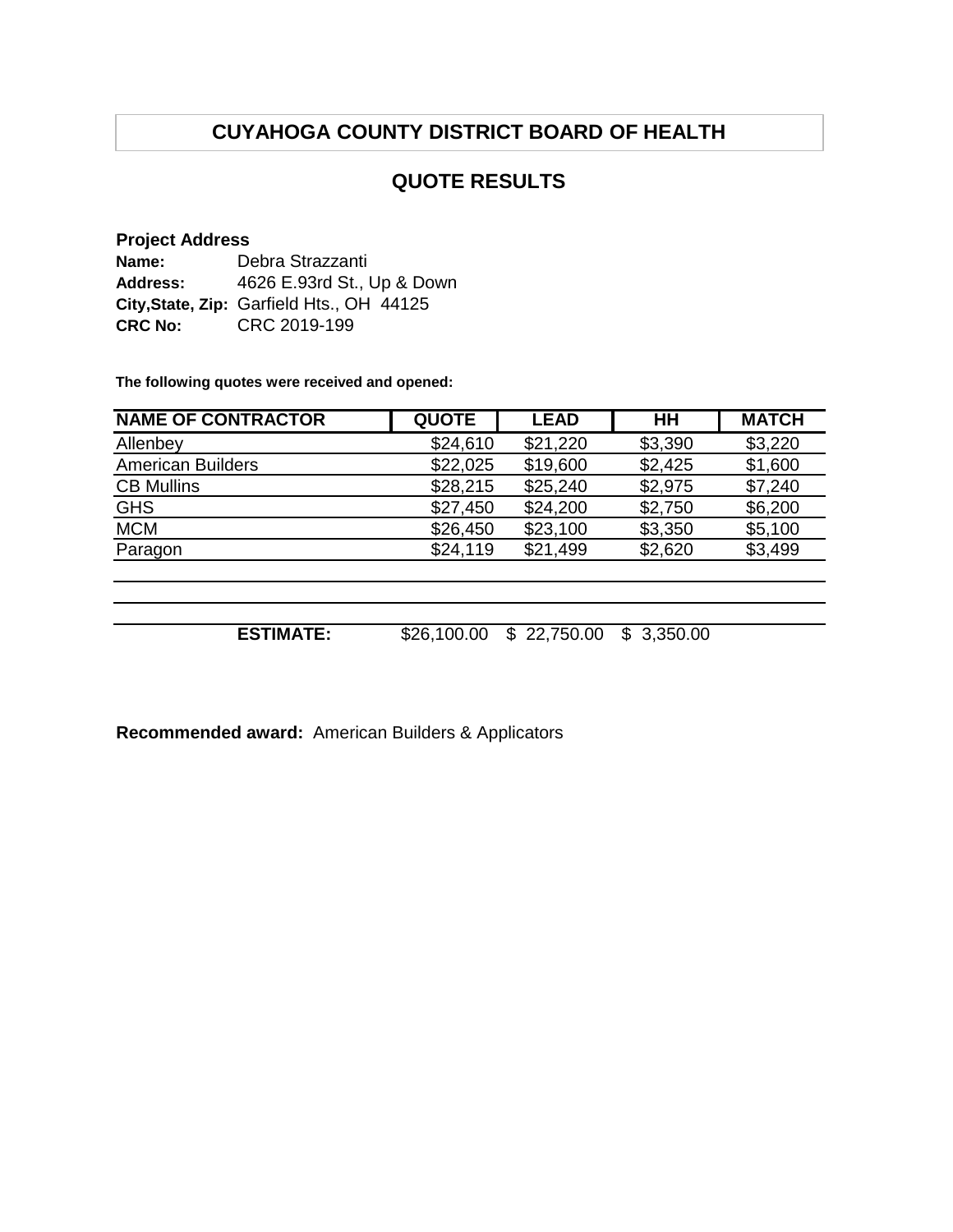# **CUYAHOGA COUNTY DISTRICT BOARD OF HEALTH**

## **QUOTE RESULTS**

#### **Project Address Name: Address:** 2139-2141 Eldred Ave. **City,State, Zip:** Lakewood, OH 44107 **CRC No:** CRC 2019-200 Matthew David Friedlander

**The following quotes were received and opened:**

| <b>NAME OF CONTRACTOR</b>       | <b>QUOTE</b> | <b>LEAD</b> | HН      | <b>MATCH</b> |
|---------------------------------|--------------|-------------|---------|--------------|
| American Builders & Applicators | \$19,125     | \$15,525    | \$3,600 | \$1,000      |
| <b>CB Mullins</b>               | \$23,375     | \$19,775    | \$3,600 | \$1,000      |
| <b>GHS</b>                      | \$22,475     | \$19.375    | \$3,100 | \$1,000      |

**ESTIMATE:** \$20,265.00 \$ 17,565.00 \$ 2,700.00

**Recommended award:** American Builders & Applicators